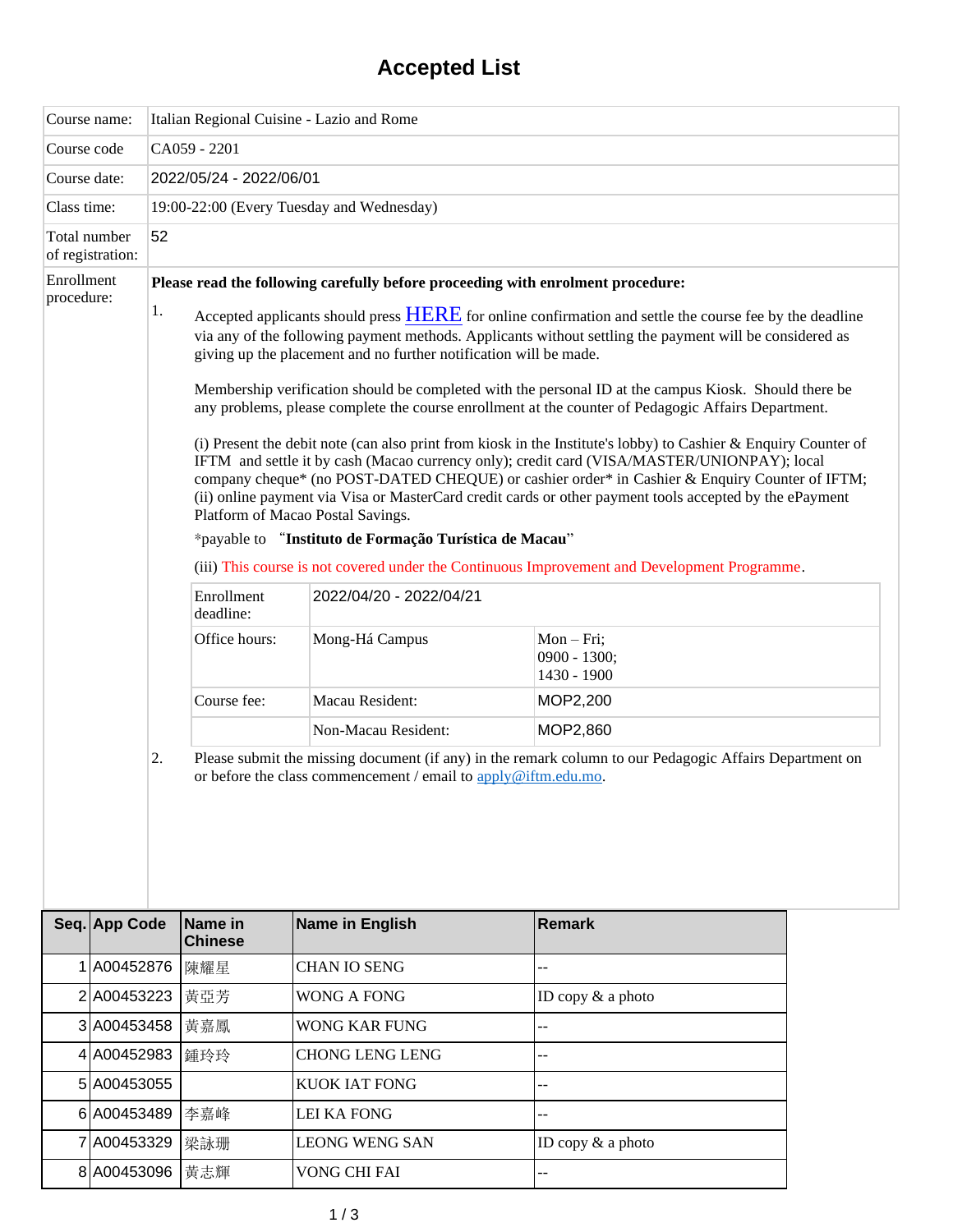| 9A00453291         | 黃愷婷 | <b>WONG HOI TENG</b>  | --                  |
|--------------------|-----|-----------------------|---------------------|
| 10 A00453415       |     | <b>AO KUAN I</b>      |                     |
| 11 A00453108   顏君毅 |     | <b>NGAN KUAN NGAI</b> | ID copy $&$ a photo |
| 12 A00453146       | 梁潔盈 | <b>LEONG KIT IENG</b> | --                  |
| 13 A00453459       | 蘇少珍 | <b>SOU SIO CHAN</b>   | --                  |
| 14 A00453104       | 林健欣 | <b>LAM KIN IAN</b>    |                     |
| 15 A00453521       | 葉宇軒 | <b>IP U HIN</b>       | ID copy $&$ a photo |
| 16 A00453426 潘綺雯   |     | <b>PUN I MAN</b>      | ID copy $&$ a photo |

## **(Waiting List)**

\* If any of the accepted applicants give up the course, the following wait-list applicants will be informed for replacement.

| Seq. App Code    | Name in<br><b>Chinese</b> | Name in English        |
|------------------|---------------------------|------------------------|
| A00453465        | 黃浩然                       | WONG HO YIN            |
| 2 A00452838      | 楊俊榮                       | <b>IEONG CHON WENG</b> |
| 3 A00453451      | 陳俊賢                       | <b>CHAN CHON IN</b>    |
| 4 A00452898      | 葉迺根                       | <b>IP NAI KAN</b>      |
| 5 A00453034      | 甯卓敏儀                      | NING CHEOK MAN I       |
| 6 A00452874      | 陳思榕                       | <b>CHEN SIRONG</b>     |
| 7 A00452868      | 周倩婷                       | <b>CHAO SIN TENG</b>   |
| 8 A00453320      | 高景浩                       | KOU KENG HOU           |
| 9 A00452901      | 陳雅雯                       | <b>CHAN NGA MAN</b>    |
| 10 A00452862     | 高子棋                       | KOU CHI KEI            |
| 11 A00453277     | 黄美容                       | <b>WONG MEIIONG</b>    |
| 12 A00453085     | 呂珊珊                       | <b>LOI SAN SAN</b>     |
| 13 A00452869     |                           | <b>IONG LAI LENG</b>   |
| 14 A00453142 黃敏婷 |                           | <b>WONGMANTENG</b>     |
| 15 A00453200     | 文佩欣                       | <b>MAN PUI IAN</b>     |
| 16 A00453039     | 許錦泳                       | <b>HOI KAM WENG</b>    |
| 17 A00453411     | 高佩敏                       | KO PUI MAN             |
| 18 A00453511     |                           | HOI LAI WA             |
| 19 A00453331     | 陳正敏                       | <b>CHENG MAN CHAN</b>  |
| 20 A00452928     | 羅儉豐                       | <b>ROBBIE</b>          |
| 21 A00453214     | 曾綺湘                       | <b>CHANG I SEONG</b>   |
| 22 A00453519     | 鄭鳳儀                       | <b>CHIANG FONG I</b>   |
| 23 A00453217     | 陳寶娟                       | <b>CHAN POU KUN</b>    |
| 24 A00453321     | 梁偉杰                       | <b>LEONG WAI KIT</b>   |
| 25 A00452889     | 梁樂曦                       | <b>LEONG LOK HEI</b>   |
| 26 A00453275     | 張瑋詩                       | <b>CHEONGWAISI</b>     |